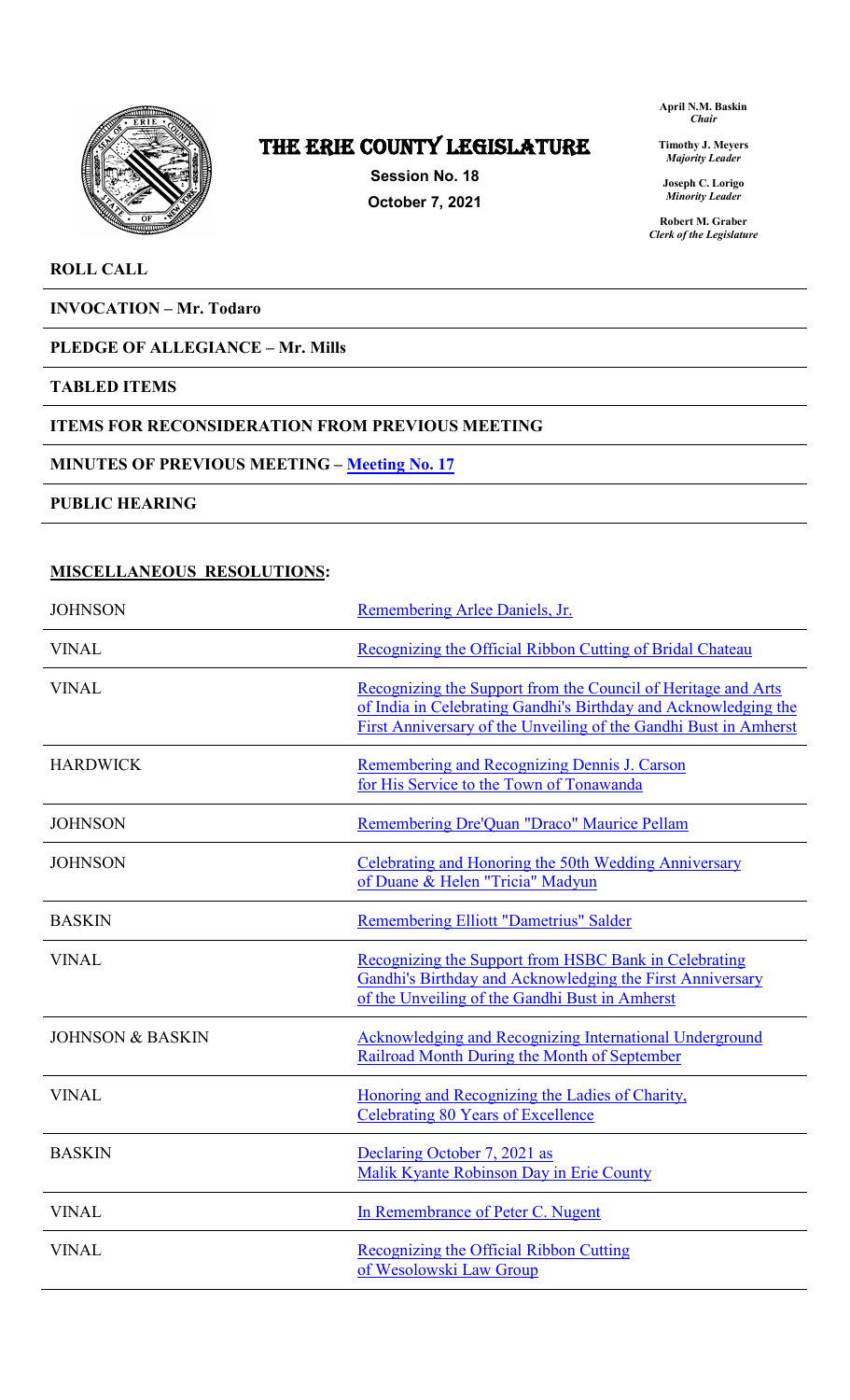| <b>BASKIN</b>               | Honoring and Recognizing Yolonda Cheles Williams                                                                                                  |
|-----------------------------|---------------------------------------------------------------------------------------------------------------------------------------------------|
| LORIGO                      | Honoring Lieutenant Cheri McParlane for Becoming West<br>Seneca Police Department's First Female Lieutenant                                       |
| LORIGO                      | Honoring Karen Ward for 30 Years at Erie 1 BOCES                                                                                                  |
| <b>GREENE</b>               | Honoring & Congratulating Letter of Commendation Recipients<br>Detective David Schneider, Officer Craig Johnson and Officer<br>Samantha Kozlowski |
| LORIGO                      | <b>Celebrating Janice Weitz's 100th Birthday</b>                                                                                                  |
| <b>MILLS</b>                | Honoring Mercy Flight Upon the<br><b>Occasion of Its 40th Anniversary</b>                                                                         |
| <b>MILLS</b>                | Honoring Frederick J. Piasecki Jr. Upon the Occasion of His<br>Retirement as the Town of Orchard Park Highway Superintendent                      |
| <b>MILLS</b>                | Honoring Shamel Milling Co. on Its 75th Anniversary                                                                                               |
| <b>LORIGO</b>               | <b>Honoring Peppermint Farms for</b><br>30 Years of Service to Our Community                                                                      |
| <b>LORIGO</b>               | <b>Welcoming Brownie's Pizza Post to Marilla</b>                                                                                                  |
| <b>TODARO &amp; CHIMERA</b> | Celebrating the Ribbon Cutting of<br>Centro Culturale Italiano Di Buffalo                                                                         |
| <b>TODARO</b>               | Honoring Dr. Francesco Giacobbe for Promoting Italian Heritage,<br>Language and Culture in Western New York                                       |
| <b>TODARO</b>               | Recognizing October 2021 as<br>"Italian American Heritage and Culture Month"                                                                      |
| <b>TODARO</b>               | Honoring Depew American Legion's Post 1528<br><b>Middle East Conflict Monument</b>                                                                |
| <b>TODARO</b>               | Celebrating Depew Hook & Ladder Co. #1<br>Upon the Occasion of Its 125th Anniversary                                                              |
| <b>TODARO</b>               | Honoring Firefighter Harry J. Hamernik for<br>Being Inducted into the "Wall of Honor"                                                             |
| <b>TODARO</b>               | <b>Honoring Firefighter James Guy for</b><br>Being Inducted into the "Wall of Honor"                                                              |
| <b>TODARO</b>               | Honoring Firefighter Eugene G. Hass for<br>Being Inducted into the "Wall of Honor"                                                                |
| <b>TODARO</b>               | Honoring Firefighter Richard J. Kropp for<br>Being Inducted into the "Wall of Honor"                                                              |
| <b>TODARO</b>               | Honoring Firefighter Robert L. Mueller for<br>Being Inducted into the "Wall of Honor"                                                             |
| <b>TODARO</b>               | Honoring Firefighter Thomas K. Schlicht for<br>Being Inducted into the "Wall of Honor"                                                            |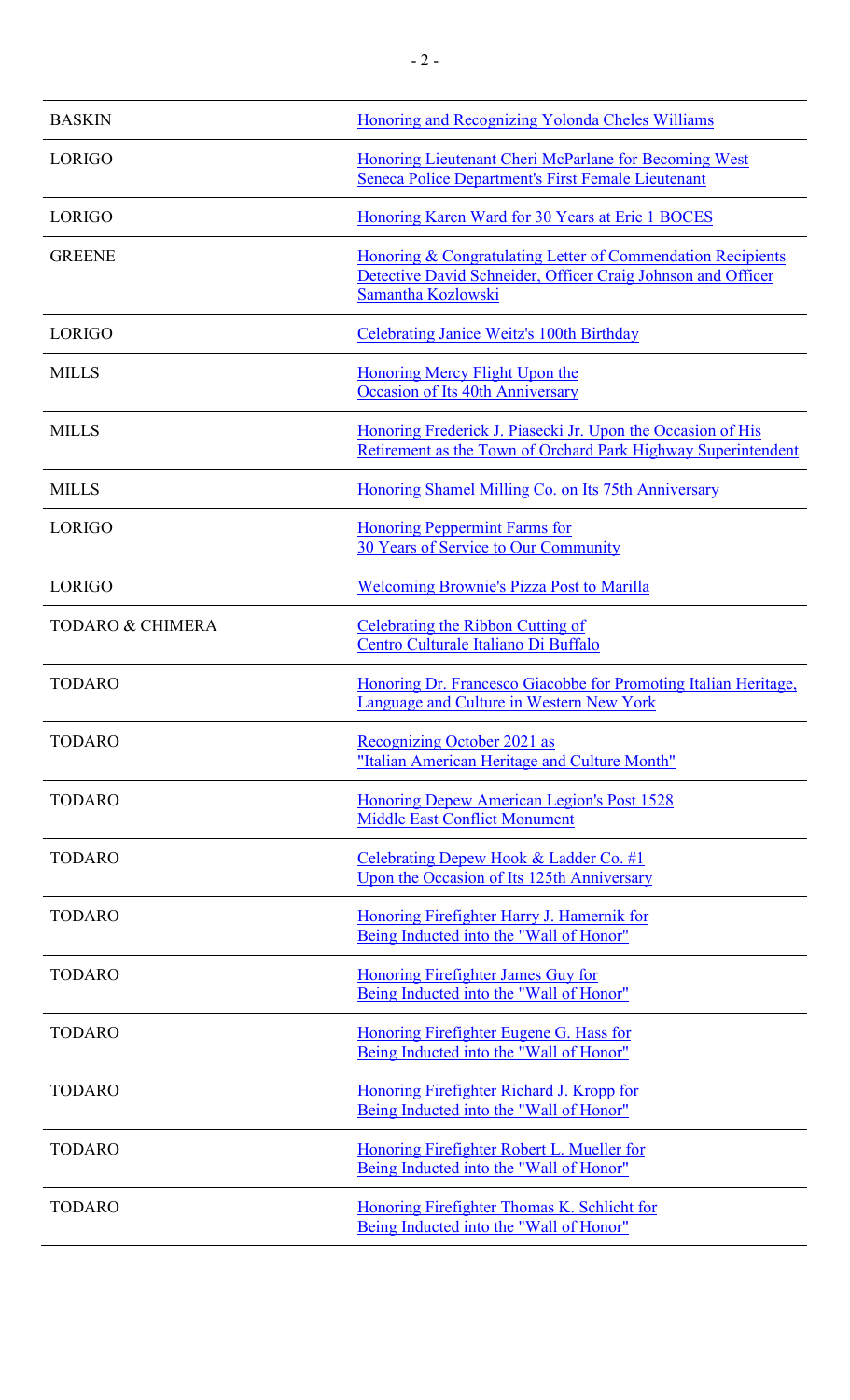| TODARO        | Honoring Firefighter Robert Snyder for<br>Being Inducted into the "Wall of Honor"                     |
|---------------|-------------------------------------------------------------------------------------------------------|
| <b>GREENE</b> | <b>Honoring and Congratulating Detective</b><br><b>Matthew Gould on His Retirement</b>                |
| <b>GREENE</b> | Honoring and Congratulating Senior Investigator<br>Steven Larwood Upon the Occasion of His Retirement |

## **LOCAL LAWS: REFERENCE:**

| LL INTRO. 1-1<br>1/31/2020        | MEYERS, VINAL,<br>BASKIN, JOHNSON,<br><b>CHIMERA &amp; HARDWICK</b> | A LL titled, "The Jail Management<br>Transparency and Accountability Act"                                                      | Public Safety                                                                 |
|-----------------------------------|---------------------------------------------------------------------|--------------------------------------------------------------------------------------------------------------------------------|-------------------------------------------------------------------------------|
| <b>LL INTRO. 3-1</b><br>7/17/2020 | <b>VINAL</b>                                                        | A LL titled, "The Business"<br><b>Procurement Enhancement</b><br>and Promotion Act of 2020"                                    | <b>Small Business</b>                                                         |
| <b>LL INTRO. 5-1</b><br>7/17/2020 | LORIGO, RATH,<br><b>TODARO &amp; MILLS</b>                          | A LL Requiring Timely Reports on<br><b>County Mandated Business Closures</b><br>Made Pursuant to Local or State<br>Regulations | Government<br>Affairs                                                         |
| <b>LL INTRO. 8-1</b><br>12/1/20   | LORIGO, RATH,<br><b>TODARO &amp; MILLS</b>                          | A LL titled, "Third Party Food<br>Delivery Services Law"                                                                       | Government<br>Affairs                                                         |
| <b>LL INTRO. 2-1</b><br>7/20/21   | BASKIN, JOHNSON,<br><b>VINAL &amp; MEYERS</b>                       | A LL titled, "The Erie County<br>Minority and Women Business<br><b>Enterprise Equality and Modernization</b><br>Act of 2021"   | Economic<br>Development/<br>Minority &<br><b>Women Business</b><br>Enterprise |
| <b>LL INTRO. 3-1</b><br>7/20/21   | BASKIN, MEYERS,<br><b>VINAL &amp; JOHNSON</b>                       | A LL titled, "The Erie County Health"<br>Equity Act of 2021"                                                                   | Health & Human<br>Services                                                    |

# **COMMITTEE REPORTS:**

| REPORT No. 10 | <b>PUBLIC SAFETY COMMITTEE</b>               |
|---------------|----------------------------------------------|
| REPORT No. 15 | ECONOMIC DEVELOPMENT COMMITTEE               |
| REPORT No. 10 | <b>HEALTH &amp; HUMAN SERVICES COMMITTEE</b> |
| REPORT No. 11 | <b>FINANCE &amp; MANAGEMENT COMMITTEE</b>    |
| REPORT No. 14 | <b>ENERGY &amp; ENVIRONMENT COMMITTEE</b>    |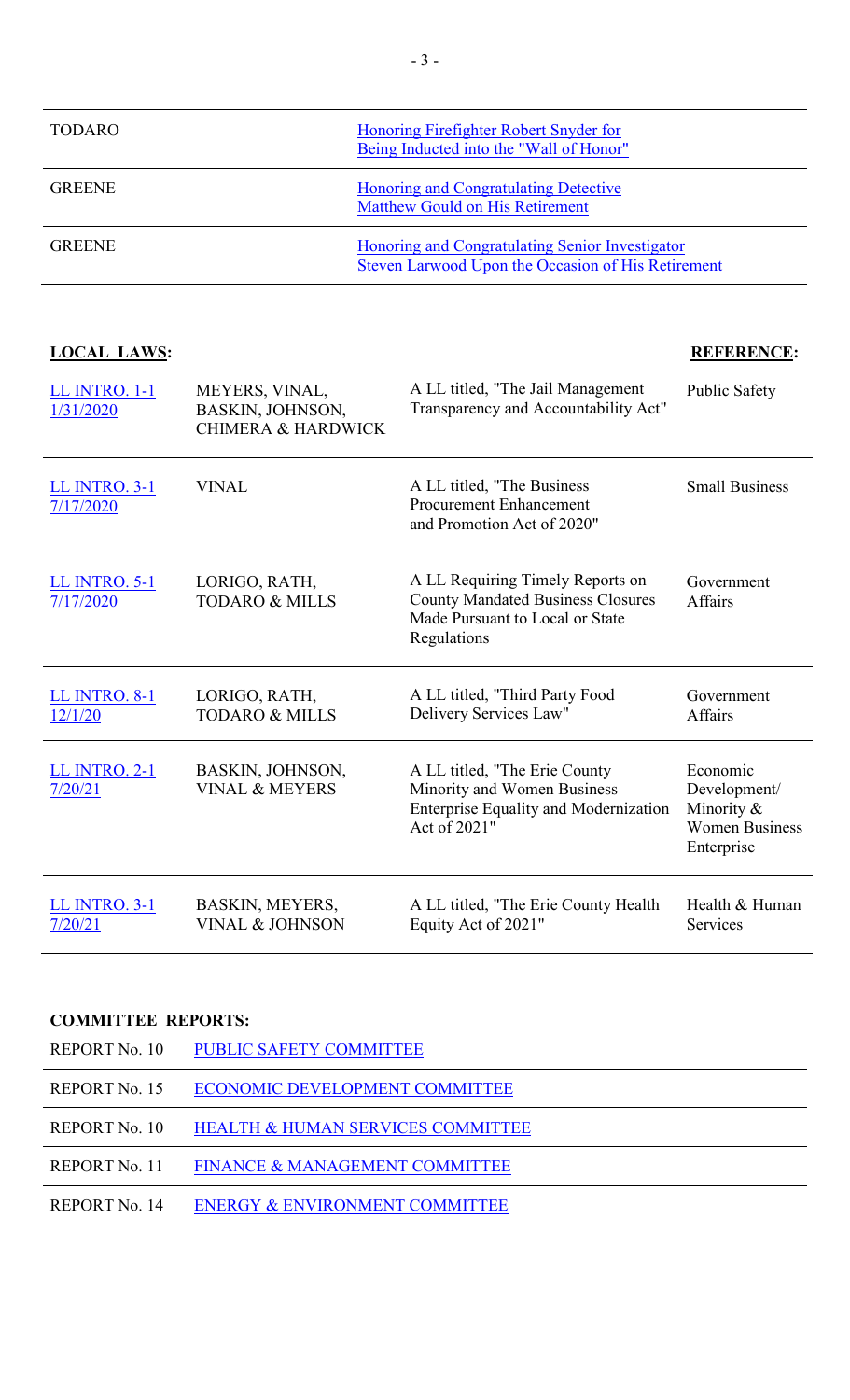### **LEGISLATOR RESOLUTIONS: REFERENCE:**

| <b>INTRO. 18-1</b> | TODARO, LORIGO,<br><b>GREENE &amp; MILLS</b> | Expansion of Essential Personnel for<br>the Purposes of Crossing into the<br>United States as a Canadian National       |
|--------------------|----------------------------------------------|-------------------------------------------------------------------------------------------------------------------------|
| <b>INTRO. 18-2</b> | LORIGO, TODARO,<br><b>GREENE &amp; MILLS</b> | Establishing a Timeline and<br>Transparency Process for Approval of<br>Future Bills Lease & New Stadium<br>Construction |
| <b>INTRO. 18-3</b> | <b>GREENE</b>                                | Appropriation of 2021 Public Benefit<br>Funding                                                                         |

# **COMMUNICATIONS DISCHARGED FROM COMMITTEE: REFERENCE:**

*From the PUBLIC SAFETY COMMITTEE:*

| COMM. 16E-48 (2021)<br>Proposed<br>$\bullet$<br>Amendment | <b>SHERIFF</b>                           | Commissary Extension with Tech<br>Expansion & Inmate Tablet Program  |
|-----------------------------------------------------------|------------------------------------------|----------------------------------------------------------------------|
| COMM. 16E-49 (2021)<br>Proposed<br>$\bullet$<br>Amendment | <b>SHERIFF</b>                           | Telephone Services Extension with<br>Cost Reduction & Tech Expansion |
|                                                           | From the ECONOMIC DEVELOPMENT COMMITTEE: |                                                                      |
| COMM. 17E-3 (2021)                                        |                                          | <b>DUNTY EXECUTIVE</b> Escalator Renovation Bids -                   |

Buffalo & EC Main Library

# **SUSPENSION OF THE RULES: REFERENCE:**

| <b>COMMUNICATIONS FROM ELECTED OFFICIALS:</b> |                         |                                                                                                              | <b>REFERENCE:</b>          |
|-----------------------------------------------|-------------------------|--------------------------------------------------------------------------------------------------------------|----------------------------|
| <b>COMM. 18E-1</b>                            | <b>COUNTY EXECUTIVE</b> | Appointments to the Commission<br>on the Status of Women                                                     | Government<br>Affairs      |
| <b>COMM. 18E-2</b>                            | <b>COMPTROLLER</b>      | Sales Tax Receipt for<br>$06/2021 - 08/2021$                                                                 | Finance $\&$<br>Management |
| <b>COMM. 18E-3</b>                            | <b>MEYERS</b>           | Letter of Absence from<br>Session 17 - September 23, 2021                                                    | <b>RFP</b>                 |
| <b>COMM. 18E-4</b>                            | <b>COUNTY EXECUTIVE</b> | Purchasing Policies & Procedures                                                                             | Finance $\&$<br>Management |
| <b>COMM. 18E-5</b>                            | <b>COUNTY EXECUTIVE</b> | Award of Construction for Ward Drive<br>Bridge Rehabilitation - Chestnut Ridge<br>Park, Town of Orchard Park | Economic<br>Development    |
| <b>COMM. 18E-6</b>                            | <b>COUNTY EXECUTIVE</b> | Right-of-Way Acquisition for<br>Rehabilitation of North Ellicott<br>Creek Road - Town of Amherst             | Economic<br>Development    |
| <b>COMM. 18E-7</b>                            | <b>COUNTY EXECUTIVE</b> | ECSD No. 1 - Contract Close Out                                                                              | Energy $&$<br>Environment  |
| <b>COMM. 18E-8</b>                            | <b>COUNTY EXECUTIVE</b> | ECSD No. 2 - Contract Close Out                                                                              | Energy $&$<br>Environment  |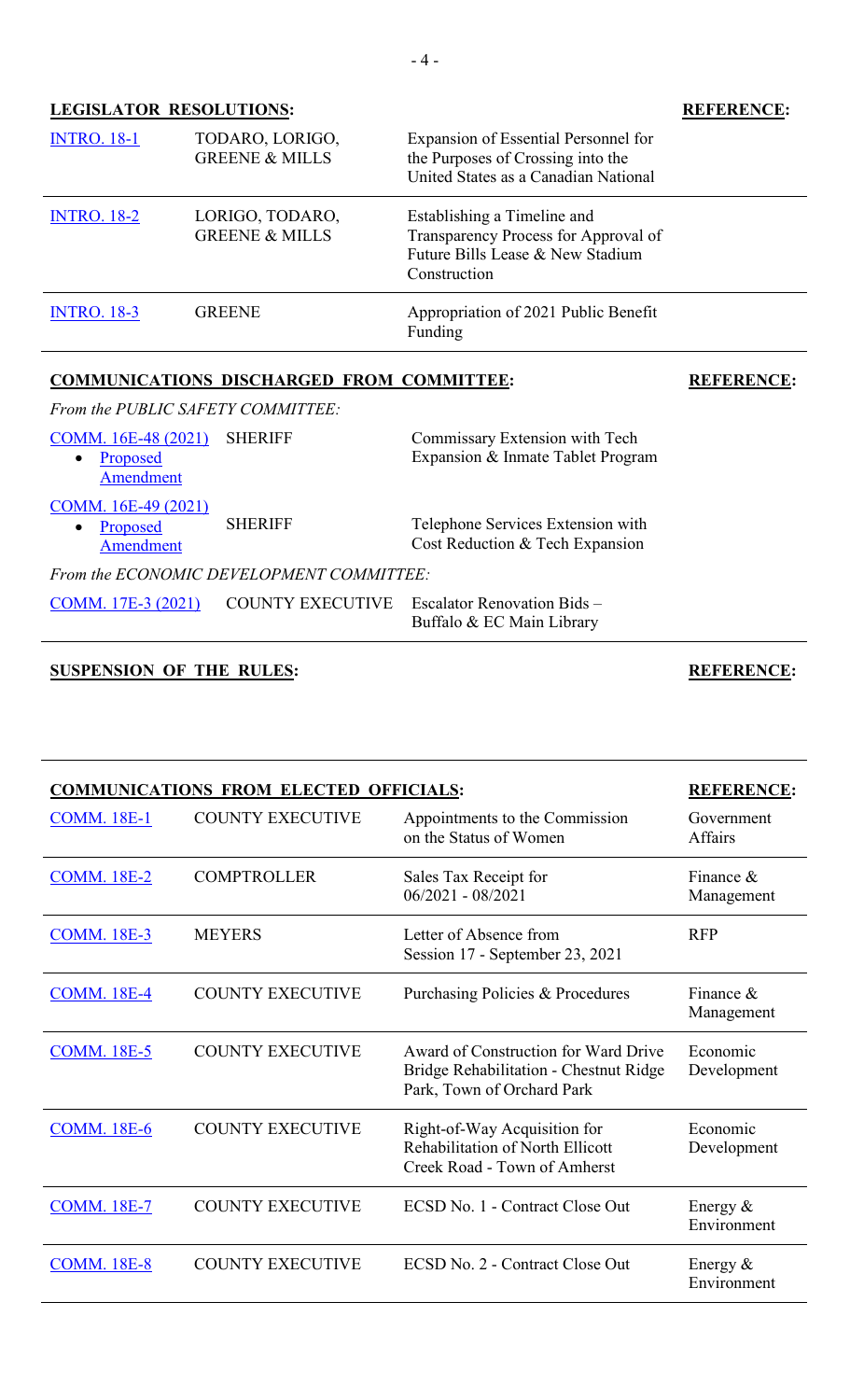| <b>COMM. 18E-9</b>  | <b>COUNTY EXECUTIVE</b> | ECSD Nos. 3, 6 & 8 -<br><b>Contract Close Outs</b>                                                                                                      | Energy $&$<br>Environment         |
|---------------------|-------------------------|---------------------------------------------------------------------------------------------------------------------------------------------------------|-----------------------------------|
| <b>COMM. 18E-10</b> | <b>COUNTY EXECUTIVE</b> | Acceptance of Grant Funding<br>from SAMHSA & Amendment<br>to Contracts to Enhance Substance<br>Use Disorder Treatment Services                          | Health &<br><b>Human Services</b> |
| <b>COMM. 18E-11</b> | <b>COUNTY EXECUTIVE</b> | Acceptance of Funding from NYS<br>Office of Temporary & Disability<br>Assistance to Assist with the COVID<br><b>Emergency Rental Assistance Program</b> | Health &<br>Human Services        |
| <b>COMM. 18E-12</b> | <b>COUNTY EXECUTIVE</b> | <b>Adult Protective Services Grant -</b><br>Department of Social Services                                                                               | Health &<br>Human Services        |
| <b>COMM. 18E-13</b> | <b>COUNTY EXECUTIVE</b> | Acceptance of Title III American<br><b>Rescue Plan Grants</b>                                                                                           | Finance $\&$<br>Management        |
| <b>COMM. 18E-14</b> | <b>COUNTY EXECUTIVE</b> | Buffalo Niagara Convention<br>Center Improvements -<br>Façade and Entry Doors                                                                           | Economic<br>Development           |
| <b>COMM. 18E-15</b> | <b>COUNTY EXECUTIVE</b> | Clarksburg Bridge Damage -<br>Town of Eden                                                                                                              |                                   |
| <b>COMM. 18E-16</b> | <b>COUNTY EXECUTIVE</b> | <b>Demolition of Former Residences</b><br>& Outbuilding Project                                                                                         |                                   |
| <b>COMM. 18E-17</b> | <b>COUNTY CLERK</b>     | Purchasing Approval for<br><b>Marketing Materials</b>                                                                                                   | Finance &<br>Management           |
| <b>COMM. 18E-18</b> | <b>COUNTY EXECUTIVE</b> | <b>Authorization of RENEW</b><br>Plan Contracts - Phase 1                                                                                               | Finance $\&$<br>Management        |

# **COMMUNICATIONS FROM THE DEPARTMENTS: REFERENCE:**

| <b>COMM. 18D-1</b> |                                                  | DEPUTY COMPTROLLER Law Department Spending - 08/2021 | Finance $\&$<br>Management |
|--------------------|--------------------------------------------------|------------------------------------------------------|----------------------------|
| <b>COMM.</b> 18D-2 | <b>COMMISSIONER OF</b><br><b>SOCIAL SERVICES</b> | Child Protective Caseloads for 08/2021               | Health & Human<br>Services |
| <b>COMM.</b> 18D-3 | DEPARTMENT OF LAW                                | Local Emergency Order Extensions                     | Health & Human<br>Services |

|                    | <b>COMMUNICATIONS FROM THE PEOPLE AND OTHER AGENCIES:</b>           |                                                                             | <b>REFERENCE:</b>            |
|--------------------|---------------------------------------------------------------------|-----------------------------------------------------------------------------|------------------------------|
| <b>COMM. 18M-1</b> | <b>EC ADVISORY</b><br><b>COMMITTEE ON</b><br><b>REAPPORTIONMENT</b> | Meeting Minutes for<br>Meeting Held on October 1, 2021                      | Government<br><b>Affairs</b> |
| <b>COMM. 18M-2</b> | <b>NYS AGRICULTURE</b><br>& MARKETS                                 | Letter Regarding Districting Eligibility<br>for Agricultural District No. 5 | Energy $&$<br>Environment    |

| <b>COMM.</b> 18M-3 | EC BOARD OF HEALTH | Meeting Minutes for<br>Meeting Held on $07/06/2021$ | Health & Human<br><b>Services</b> |
|--------------------|--------------------|-----------------------------------------------------|-----------------------------------|